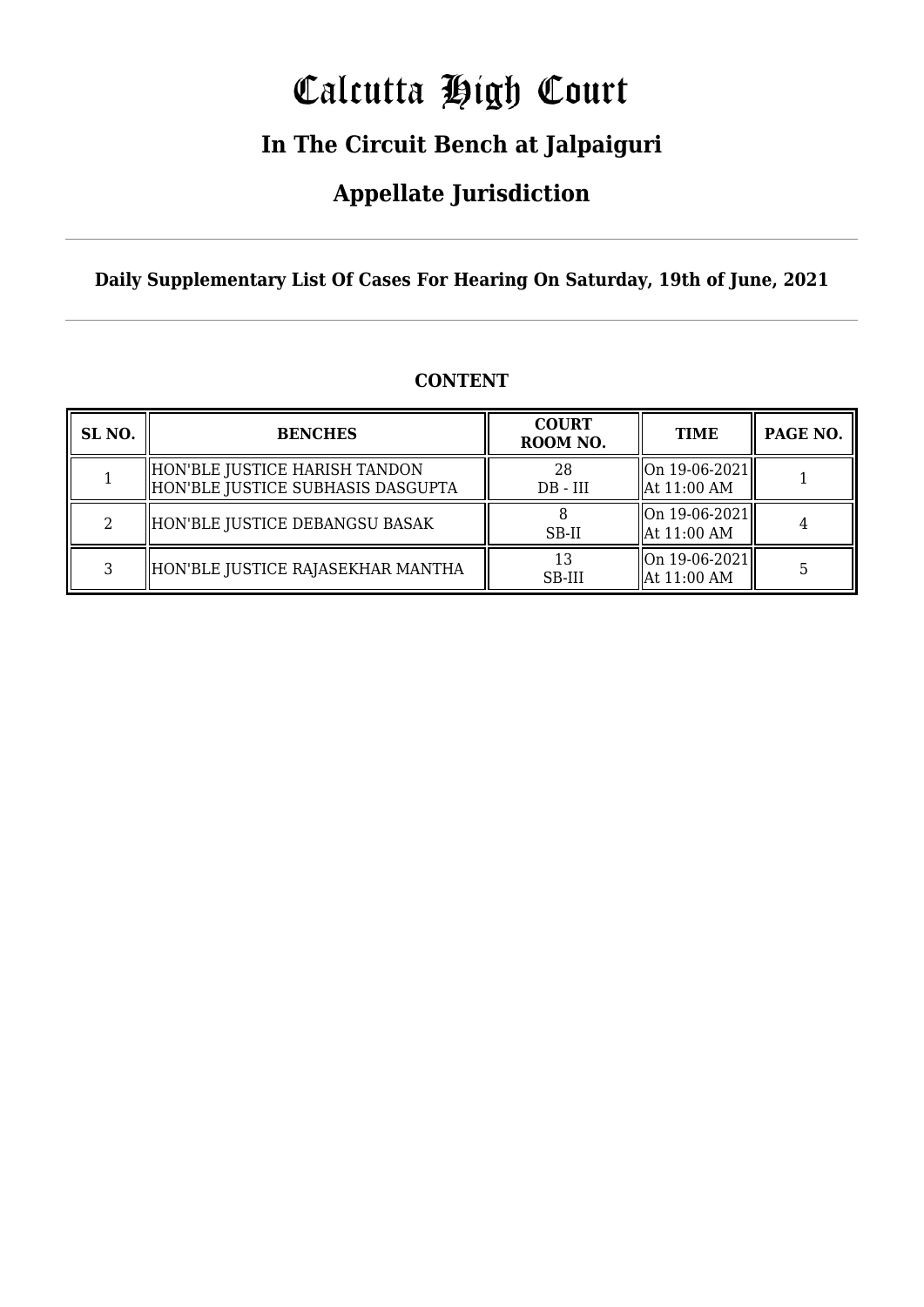

## Calcutta High Court **In The Circuit Bench at Jalpaiguri Appellate Side**

**DAILY CAUSELIST For Saturday The 19th June 2021**

**COURT NO. 28**

#### **DIVISION BENCH (DB - III)**

**AT 11:00 AM**

#### **HON'BLE JUSTICE HARISH TANDON HON'BLE JUSTICE SUBHASIS DASGUPTA (VIA VIDEO CONFERENCE)**

#### **FROM PRINCIPAL BENCH**

|              |              | AFFLICATION FOR ANTICIFATORI DAIL                                                               |                                        |
|--------------|--------------|-------------------------------------------------------------------------------------------------|----------------------------------------|
| $\mathbf{1}$ | CRM/623/2021 | <b>SANTANA ROY</b><br><b>VS</b><br>THE STATE OF WEST<br><b>BENGAL</b>                           | <b>JAYDEEP KANTA</b><br><b>BHOWMIK</b> |
| 2            | CRM/632/2021 | <b>MAHESH ROY</b><br><b>VS</b><br>THE STATE OF WEST<br><b>BENGAL</b>                            | <b>DEBASISH</b><br>MUKHOPADHYAY        |
| 3            | CRM/644/2021 | AHIDUL RAHAMAN AND<br><b>ORS</b><br><b>VS</b><br>THE STATE OF WEST<br><b>BENGAL</b>             | MADHUSHRI DUTTA                        |
| 4            | CRM/653/2021 | SHAIKH ANVAR @ ANWAR<br>SEIK @ PAPPU AND ORS<br><b>VS</b><br>THE STATE OF WEST<br><b>BENGAL</b> | JAYDEEP KANTA<br><b>BHOWMIK</b>        |
| 5            | CRM/654/2021 | SADDAM MD.@ SADDAM<br><b>ALI AND ORS</b><br><b>VS</b><br>THE STATE OF WEST<br><b>BENGAL</b>     | JAYDEEP KANTA<br><b>BHOWMIK</b>        |
| 6            | CRM/661/2021 | <b>MITHUN DAS AND ORS</b><br><b>VS</b><br>THE STATE OF WEST<br><b>BENGAL</b>                    | <b>HILLOL SAHA</b><br><b>PODDER</b>    |

#### **APPLICATION FOR ANTICIPATORY BAIL**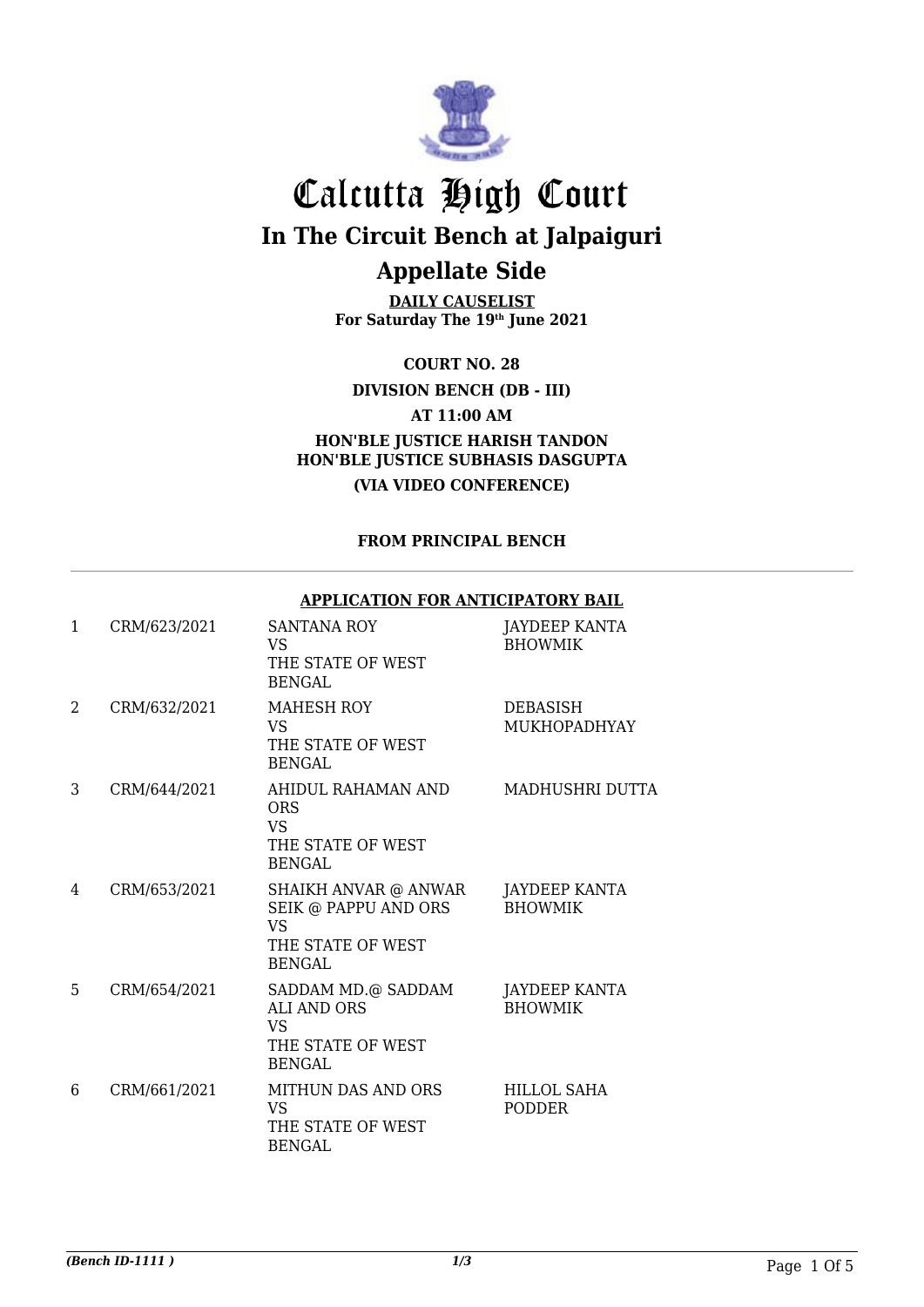| 7  | CRM/662/2021 | <b>DIPAK ROY</b><br><b>VS</b><br>THE STATE OF WEST<br><b>BENGAL</b>                             | MADHUSHRI DUTTA                 |
|----|--------------|-------------------------------------------------------------------------------------------------|---------------------------------|
| 8  | CRM/663/2021 | ADAM MIYA @ ADAM MIAH<br>@ ADAM SEKH AND ORS<br><b>VS</b><br>THE STATE OF WEST<br><b>BENGAL</b> | HILLOL SAHA<br><b>PODDER</b>    |
|    |              | <b>APPLICATION FOR BAIL</b>                                                                     |                                 |
| 9  | CRM/624/2021 | <b>SURESH BARMAN</b><br><b>VS</b><br>THE STATE OF WEST<br><b>BENGAL</b>                         | SUBHASISH MISRA                 |
| 10 | CRM/627/2021 | <b>SUKUMAR ROY</b><br><b>VS</b><br>THE STATE OF WEST<br><b>BENGAL</b>                           | JEENIA RUDRA                    |
| 11 | CRM/640/2021 | <b>RAJESH KUMAR</b><br><b>VS</b><br>THE STATE OF WEST<br><b>BENGAL</b>                          | ANIRBAN BANERJEE                |
| 12 | CRM/645/2021 | OSMAN ALI @ MD OSMAN<br>ALI<br><b>VS</b><br>THE STATE OF WEST<br><b>BENGAL</b>                  | <b>JEENIA RUDRA</b>             |
| 13 | CRM/649/2021 | <b>ANANTA RAY</b><br><b>VS</b><br>THE STATE OF WEST<br><b>BENGAL</b>                            | SANTANU MAJI                    |
| 14 | CRM/650/2021 | KASIMUDDIN MD.<br><b>VS</b><br>STATE OF WEST BENGAL                                             | DEBORSHI DHAR                   |
| 15 | CRM/651/2021 | SANTOSH BARMAN<br>VS.<br>STATE OF WEST BENGAL                                                   | DEBORSHI DHAR                   |
| 16 | CRM/655/2021 | NARATTAM MANDAL<br><b>VS</b><br>STATE OF WEST BENGAL                                            | <b>DEBORSHI DHAR</b>            |
| 17 | CRM/656/2021 | RINKU MD. @ MUHAMMAD<br><b>VS</b><br>THE STATE OF WEST<br><b>BENGAL</b>                         | JAYDEEP KANTA<br><b>BHOWMIK</b> |
| 18 | CRM/658/2021 | KRISHNA CHHETRI<br><b>VS</b><br>THE STATE OF WEST<br><b>BENGAL</b>                              | MADHUSHRI DUTTA                 |
| 19 | CRM/659/2021 | FARUK @ FARUK ALAM<br><b>VS</b><br>THE STATE OF WEST<br><b>BENGAL</b>                           | <b>BABLU MITRA</b>              |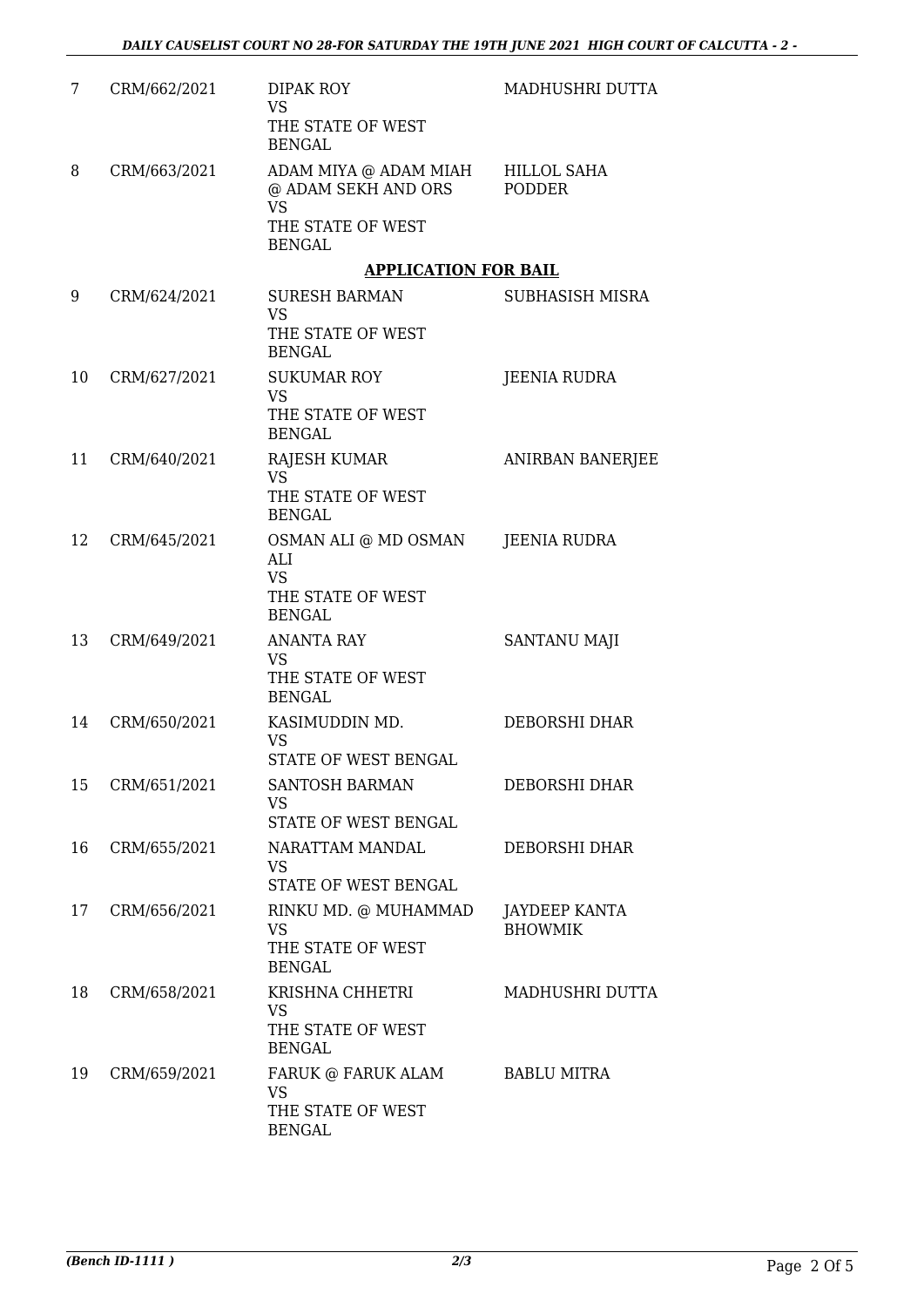| 20 | CRM/660/2021    | NARAYAN DAS<br>VS<br>THE STATE OF WEST<br><b>BENGAL</b>                                   | JAYDEEP KANTA<br><b>BHOWMIK</b>                    |
|----|-----------------|-------------------------------------------------------------------------------------------|----------------------------------------------------|
|    |                 | <b>APPLICATION</b>                                                                        |                                                    |
| 21 |                 | IA NO. CRAN/1/2021 AWDHESH KUMAR SINGH<br>Vs.<br>UNION OF INDIA AND ANR                   | <b>BIJAY BIKRAM DAS</b><br><b>BIJAY BIKRAM DAS</b> |
|    | In CRM/317/2021 |                                                                                           |                                                    |
| 22 |                 | IA NO. CRAN/1/2021 RAMESH MANJU BISHNOI@<br>RAMESH MANJU BISHNOY@<br>RAMESH KUMAR BISHNOI | PRITAM ROY<br>PRITAM ROY                           |
|    | In CRM/497/2021 | Vs<br>THE STATE OF WEST<br><b>BENGAL</b>                                                  |                                                    |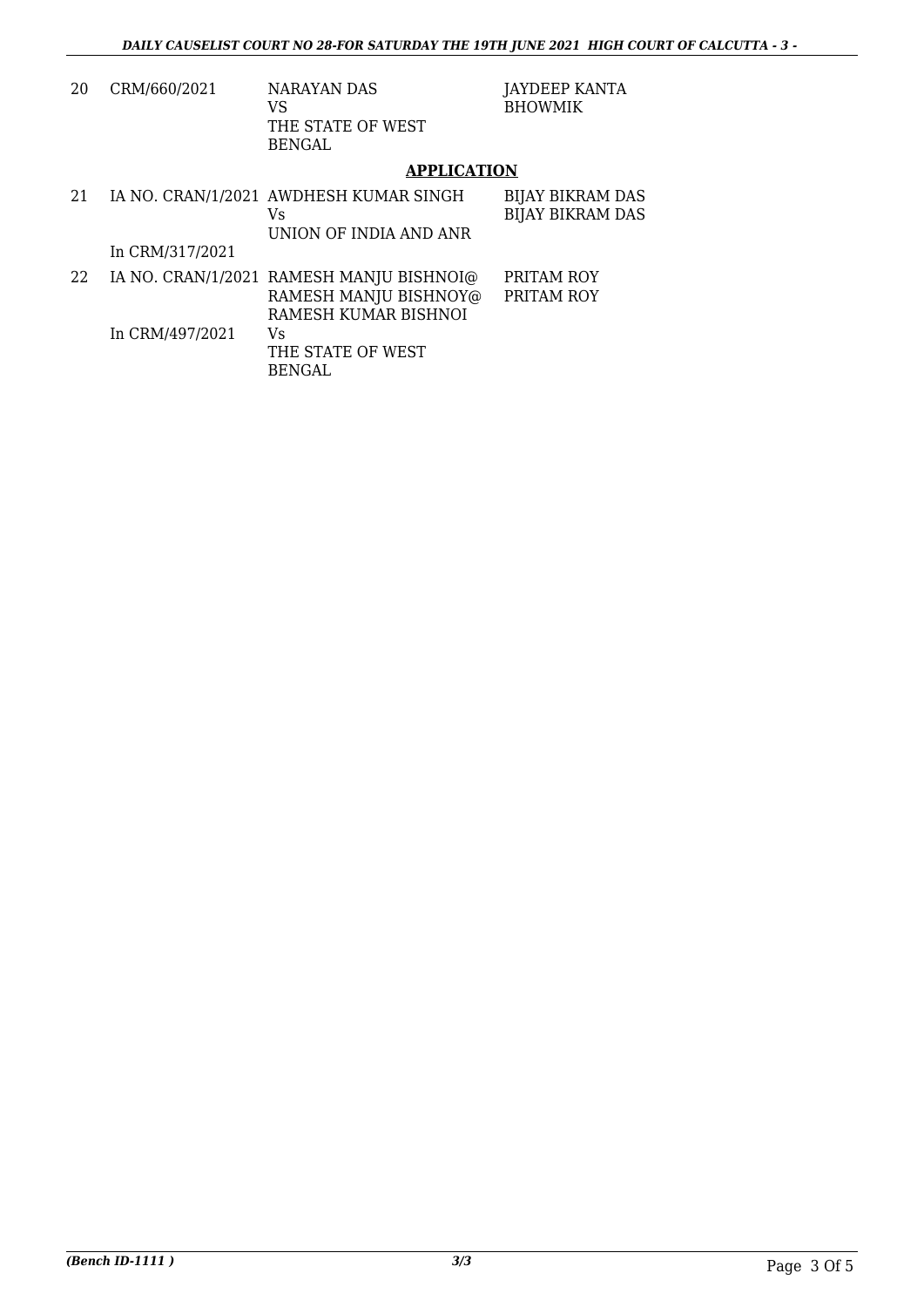

## Calcutta High Court **In The Circuit Bench at Jalpaiguri Appellate Side**

**DAILY CAUSELIST For Saturday The 19th June 2021**

**COURT NO. 8 SINGLE BENCH (SB-II) AT 11:00 AM HON'BLE JUSTICE DEBANGSU BASAK (VIA VIDEO CONFERENCE)**

#### **FROM PRINCIPAL BENCH**

#### **MOTION**

| 1 | WPA/1059/2021<br>(21.06.2021) | SUBHASH ROY<br>VS<br>THE STATE OF WEST<br><b>BENGAL AND ORS</b>            | <b>HILLOL SAHA</b><br><b>PODDER</b> |
|---|-------------------------------|----------------------------------------------------------------------------|-------------------------------------|
| 2 | WPA/1060/2021<br>(28.06.2021) | <b>MALATI ACHARJEE</b><br>VS<br>THE STATE OF WEST<br><b>BENGAL AND ORS</b> | DEBORSHI DHAR                       |
| 3 | WPA/1063/2021<br>(28.06.2021) | <b>TAPAS ROY</b><br>VS<br>THE UNION OF INDIA AND<br>ORS                    | DEBORSHI DHAR                       |